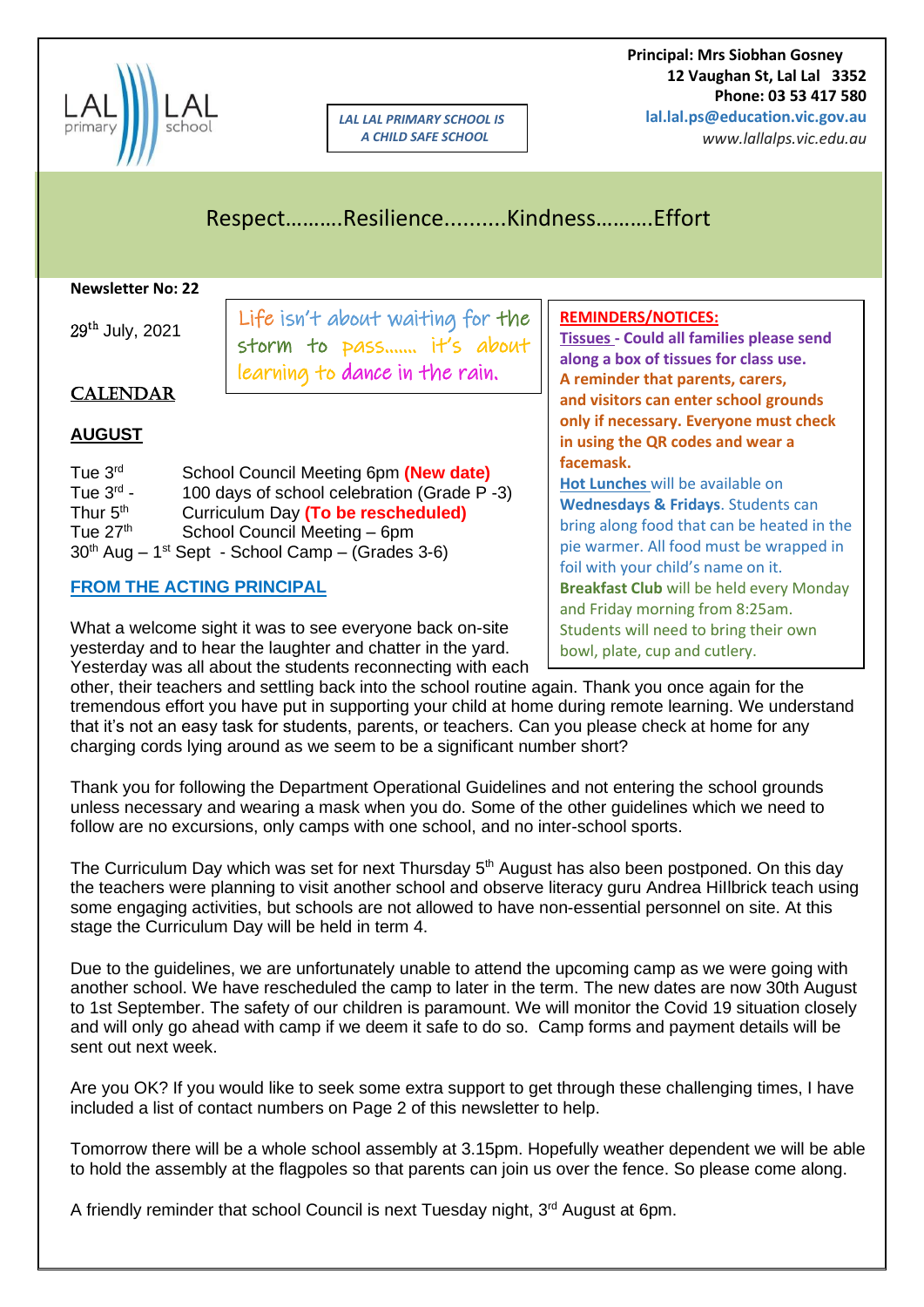Congratulations to our term 2 Harcourts winners. They are all very worthy winners. Keep up the fabulous work. I wonder who will win the awards this term?

People first – Andrea Wasden

Fun & Laughter – Dahlia Cahill

Doing the right thing- Waka Wilson

Being Courageous – Rafferty Bowman

The Victorian Government is fast-tracking better mobile coverage and broadband through the \$550 million Connecting Victoria program. Connecting Victoria will focus on upgrading mobile coverage, improving 4G mobile coverage, helping more places become 5G ready, getting more Victorians access to



business-grade broadband and improving access to safety information during bushfires and other emergencies. As part of the program the Government is asking people to help identify where mobile and broadband improvements are most needed. If you are experiencing a problem with mobile coverage or internet access. Please visit Connecting Victoria | Engage Victoria.

Your insights will help us to better understand where mobile and broadband improvements are needed across the state. I have completed the survey for the school as we need better phone coverage especially during bushfire and other emergencies.

I will be sending the link out for the parent opinion survey today or tomorrow. So please keep an eye out in your inbox.

I thank you all for your continued support, flexibility, understanding and care during these difficult times.

Stay safe

Yours In Education, Mrs Siobhan Gosney, Principal

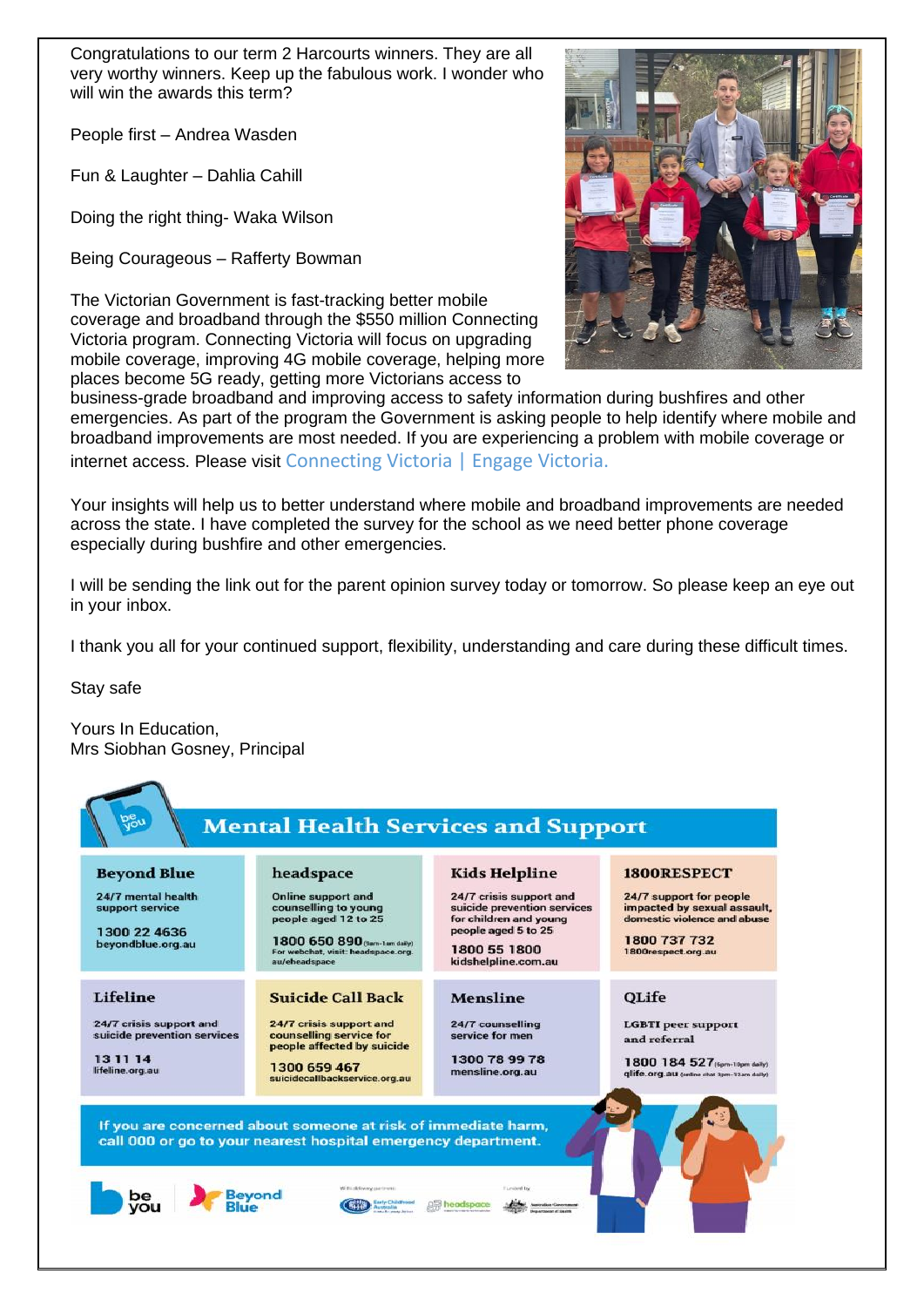#### **EUREKA CLASS – GRADES P – 3**

Welcome back everyone. A special mention goes to Harry Lewis for powering through to complete Map 12 on Reading Eggs; an outstanding effort for a prep student. Harry also receives his 100 nights of reading certificate! Congratulations Matilda and Charlie for outstanding efforts on your Olympic information posters during remote learning. You two are our stars this week. Thank you to parents who are taking an interest in the Olympics and sharing the learning about this event at home. Even if you are not a great sports enthusiast, there are many inspirational stories to be found in learning about particular athletes and the resilience, sacrifice and hard work that they have shown to achieve the honour of competing at the Olympics. They are generally great role models for children.

It was great to welcome all students back to school yesterday and see how happy they were to be with their friends and participating in learning activities in the classroom. We have a post box in our classroom now and children have begun writing shorts notes to each other. We are exploring what questions and statements are and how to say and write them. Our key topic for the next few weeks is 'Dogs'. We will be reading fiction and non-fiction texts about dogs to build a knowledge base about this topic for speaking, reading, and writing. Children are encouraged to bring in a favourite book about dogs to share with the class.

There is such excitement in children wanting to talk about their own dog, we decided a photo wall of family dogs would be a great idea! Please email or send a photo of the family dog/s with or without children. Not only will they be a great stimulus for writing, but we will also be able to do activities such as contrast and compare.

Older children are working on multiplication, younger children on adding groups and numbers to 100.

We are all looking forward to our first 100 days of school party on Tuesday August 3rd. Encourage your child to bring in a collection of 100 in preparation for the day. They will use their collection to do some number activities on the day.

The 100 days of school event celebrates the Prep's first 100 days of school and is a fun opportunity to do a lot of work around numbers to 100. Our theme this year is for children to come dressed as a 100 year old! Walking sticks, hats and old clothing come to mind for dress-ups and these can be improvised from home. Mrs Gosney tells me that there are props on this theme- wigs etc available at Kmart for reasonable prices.

I hope you enjoy the freedom post-lockdown this weekend,

#### *PS: Please check at home for charging cords, plugs and passcode keyrings at home. We need them at school for the class to function efficiently.*

Mrs East

### **LALOR CLASS – GRADES 4 – 6**

Congratulations to Columbus and Adelaide, our Students of the Week, for the effort they put into their Savanna diorama. They were able to demonstrate their knowledge of this amazing part of Australia in a creative way.

The students are commended for their flexibility in bouncing from school to remote learning and back. We all increase our knowledge and skills about online technology each time, and most of the students are impressively self-sufficient. One of the beauties of students doing their work in Google Classroom is that I can actually view and edit the students' writing and hand it back to them, so they get instant feedback, and the corrections are on the page. This time around, I was able to use 'break-out' rooms on WebEx, so that the students could be grouped online to work on a task. Still, I appreciate more and more the collaborative learning and sharing that happens in the physical classroom.

In Literacy we are having a blitz on sentence structure and punctuation. One of the difficulties of the technical age is students using shortcut language, such as "i think u…" etc.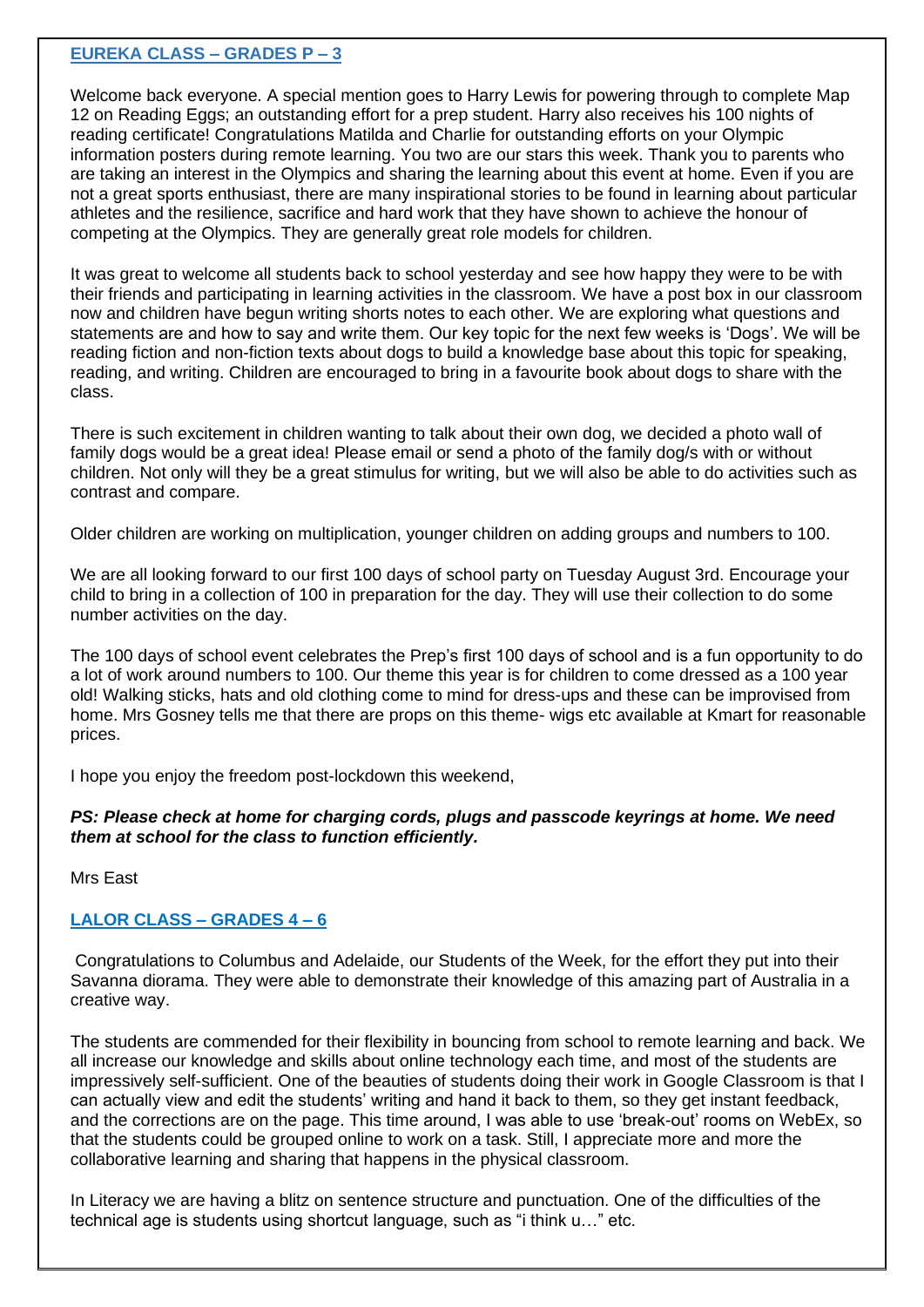They have to learn that there are different protocols for language and that in school you are expected to use correct spelling and grammar.

Most of the Lalor students enjoy learning their multiplication facts with fluency and are trying to master the multiplication tables one at a time. If you would like to engage with this process, you can help by asking them which one they are focusing on: 4's, 6's etc. and ask them questions out of order on their chosen set. E.g: 7 4's, 3 4's etc

Let's hope that lockdown can be avoided for the rest of term!

Mrs Lyons



# *STUDENT REFLECTION*

## Coming out of Lockdown

In lockdown, it wasn't as exciting as school because we didn't have our friends, but at least we still had our siblings. When I got back to school I was very excited to see my friends again. I've enjoyed playing outside in the gaga pit and playing table tennis.

#### **By Adelaide**

.

I was really happy when I heard we were coming out of lockdown. I haven't enjoyed remote learning because it was hard to concentrate with all the animals. Since being back at school I've enjoyed seeing my friends. It's also easier learning at school because the teachers are around to help.

#### **By Megan**

I didn't mind remote learning because I found it easy to follow the plan and get the work done. When I heard we were coming out of lockdown I was looking forward to seeing my friends again. It is good to be back.

#### **By Clare**

The more of lockdown you do, the easier it gets to deal with it and do the work. Coming out of lockdown, I know there will probably be another one but I know I'll be able to cope with it. I liked coming back to school because you aren't stuck at home. I know we are lucky though compared to other people in Melbourne, because at least we have a big yard and space to move.

#### **By Patrick**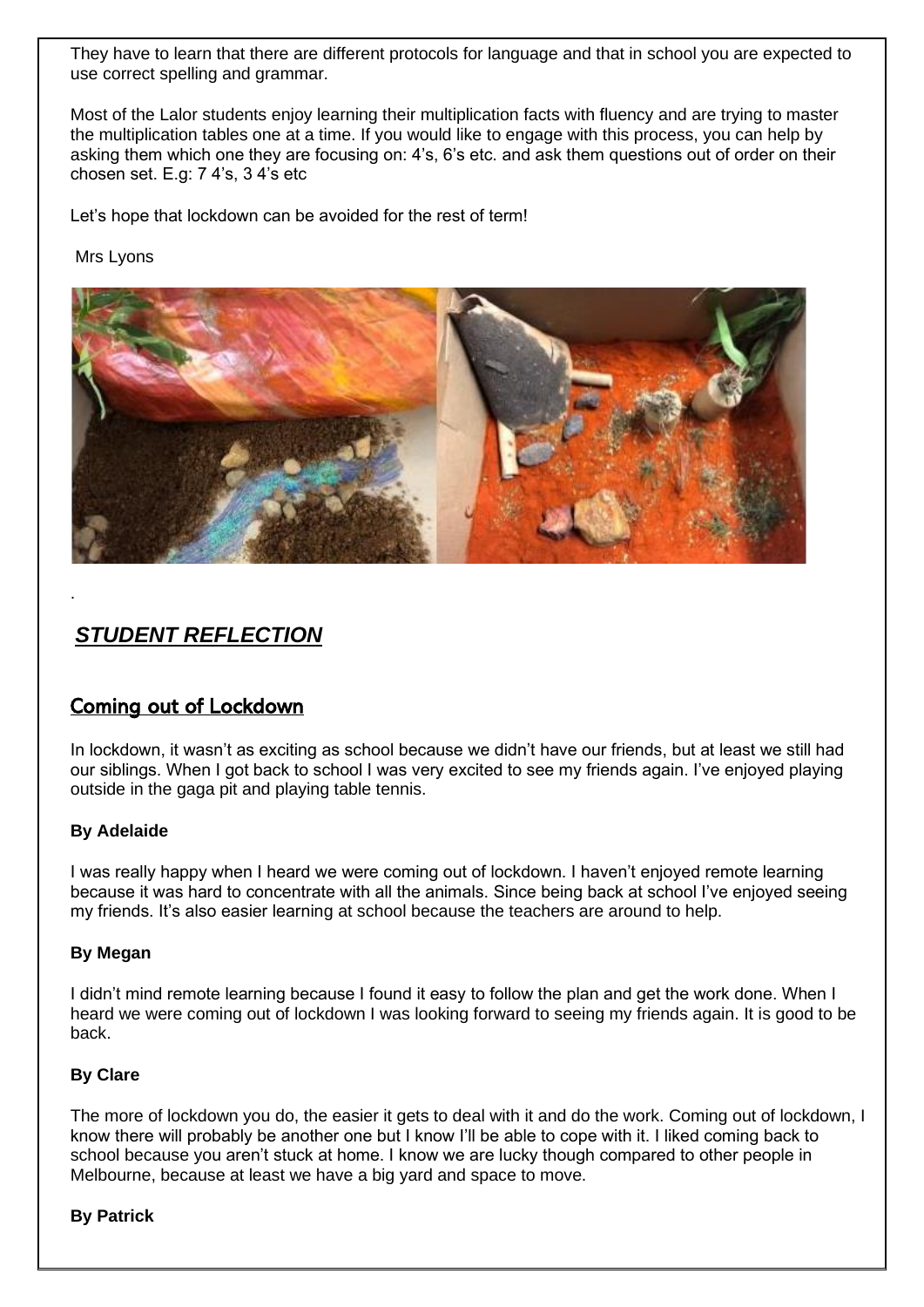Hi everyone,

During the last school holidays I spent some time listening to podcasts of Brene Brown being interviewed by Oprah Winfrey (taken from Oprah's Super Soul Sunday). For this newsletter we'll take a short break from our 10 Parenting Tips, as I wanted to share with you something very special that I heard in one of these podcasts.

For those who perhaps haven't heard of Dr Brene Brown, she is a renowned social researcher whose work centres around understanding human connection, empathy, vulnerability, shame, and courage. I highly recommend her talks for your listening! Brene's focus of sharing her research and stories of working through these issues, opens the door for us to becoming more resilient thriving families and communities.

Here's a link to one of her YouTube videos: [The power of vulnerability | Brené Brown -](https://www.youtube.com/watch?v=iCvmsMzlF7o) YouTube

In one of her books called 'Daring Greatly' she writes an inspiring and motivating **Parenting Manifesto.** You may need to sit down with a tissue box as you read this one!

All the best

Michael Lewis - Chaplain

#### **ACTIVE KIDS**

When children participate in regular physical activity, it boosts their physical and mental health and improves academic performance.

Physical activity throughout the day also improves concentration, and the ability to retain information and solve problems.

There are many benefits to being active and getting your move on, but a lot of children aren't moving enough, particularly while learning from home.

15 minutes 4 times a day is all it takes.

To help support your children to stay active while learning from home, families can access a range of free COVID Safe ideas to stay active and games through Get Active Victoria.



Families should remember that whatever gets children moving, gets them active.